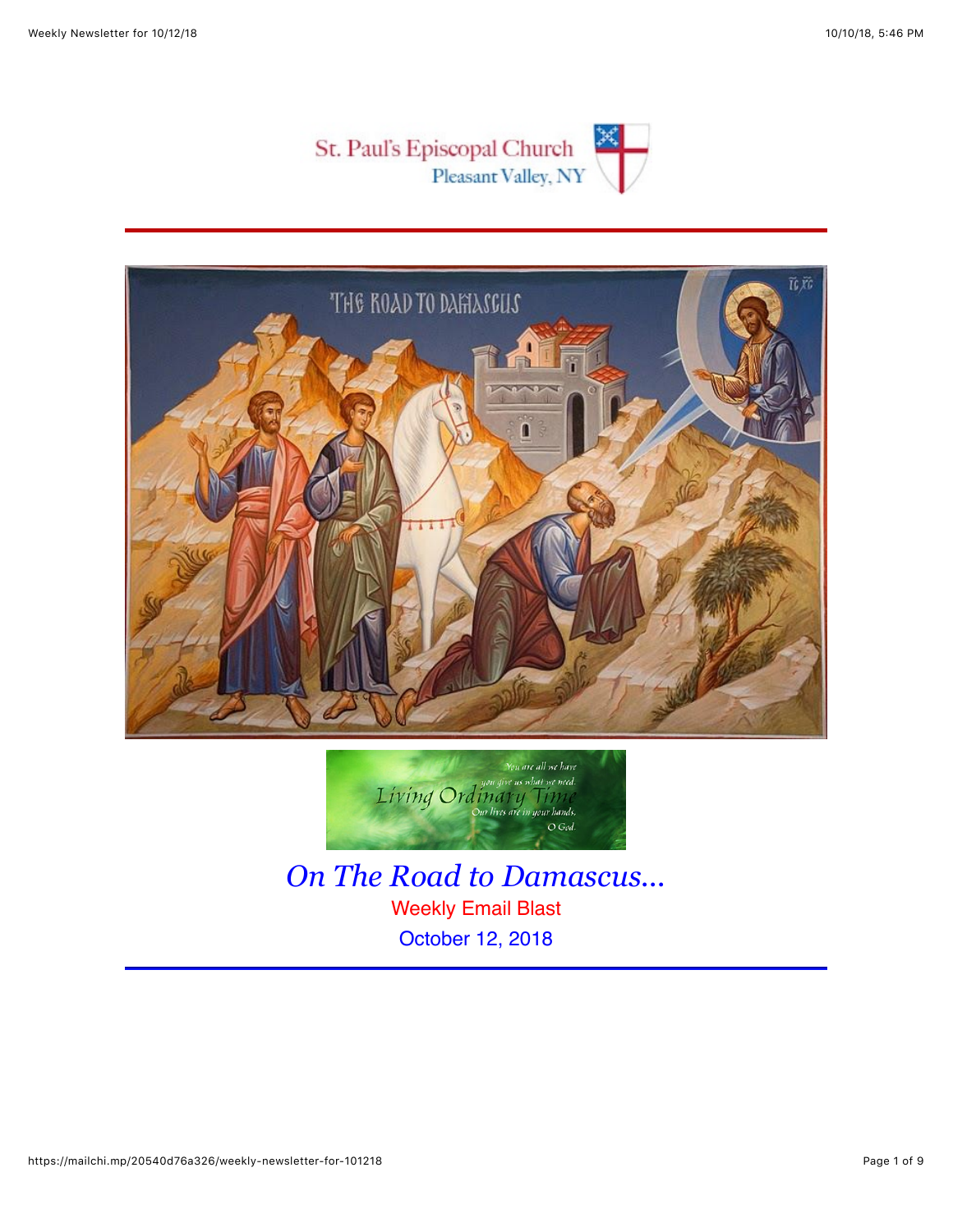

# **For those celebrating birthdays & anniversaries:**

Hudson Case, Rick Harris



# **THIS SUNDAY**

**CROPwalk - October 14, 2018**

Let's support this great event. Walk or pledge or be a cheer leader! Thank you to Debby and Nancy for organizing St. Paul's team.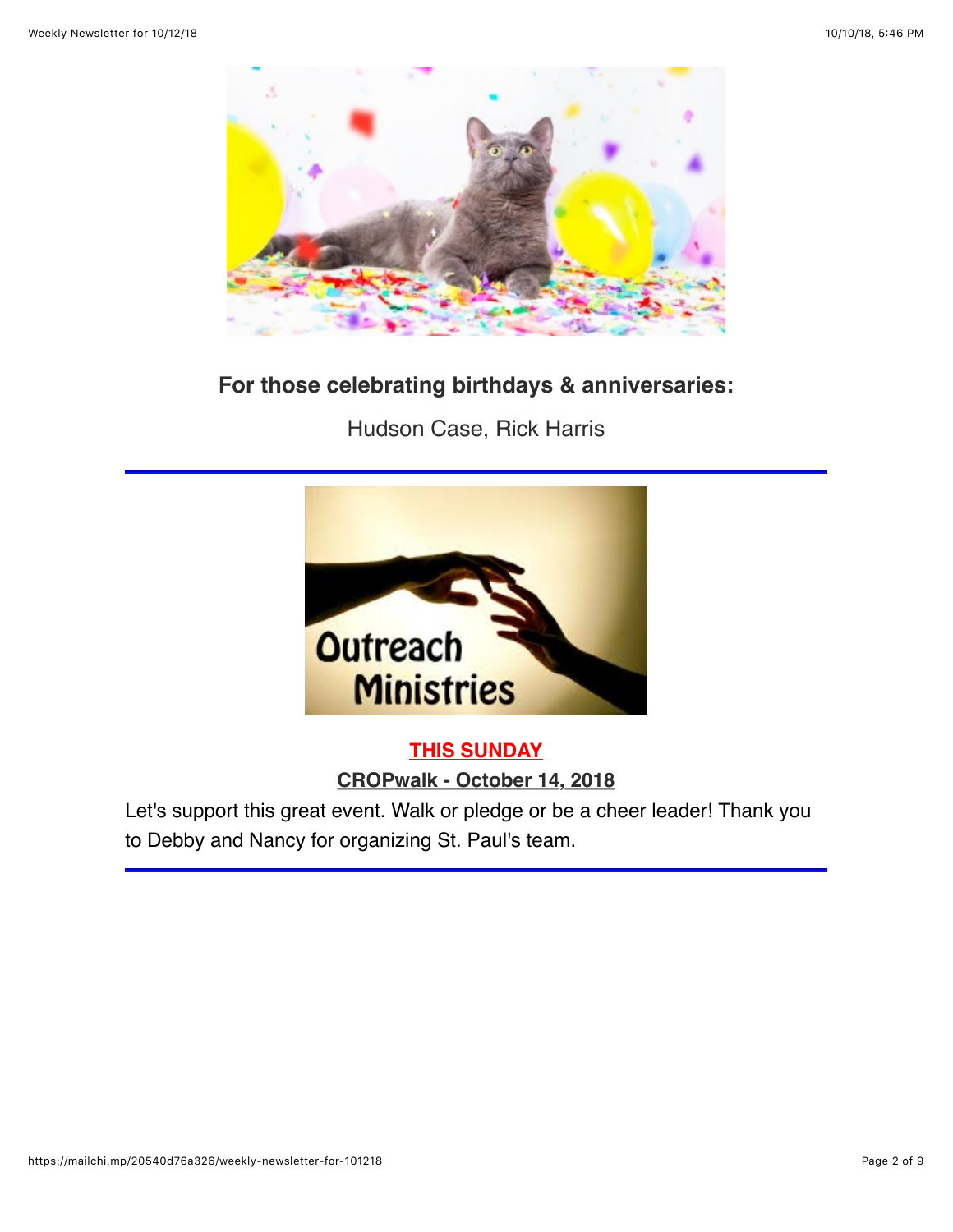

# Parish Movie Night **-** Everyone is Always Invited! **This Month's Movie Title: "October Sky"** 6:00 PM - Parish Hall

All are invited to gather this Sunday, October  $14<sup>th</sup>$  in the ADA Parish Hall!

We will be watching "October Sky". From [imdb.com:](https://stpaulspv.us15.list-manage.com/track/click?u=3b25c5a57b31a98c4b91ce167&id=4db44c2c4d&e=fc9fad777d)

*"In a 1950's mining town called Coalwood, Homer Hickam is a kid with only one future in sight, to work in the local coal mine like his father. However, in October 1957, everything changes when the first artificial satellite, Sputnik goes into orbit. With that event, Homer becomes inspired to learn how to build rockets. With his friends and the local nerd, Homer sets to do just that by trial and a lot of error. Unfortunately, most of the town and especially Homer's father thinks that they are wasting their time. Only one teacher in the high school understands their efforts and lets them know that they could become contenders in the national science fair with college scholarships being the prize. Now the gang must learn to perfect their craft and overcome the many problems facing them as they shoot for the stars."*

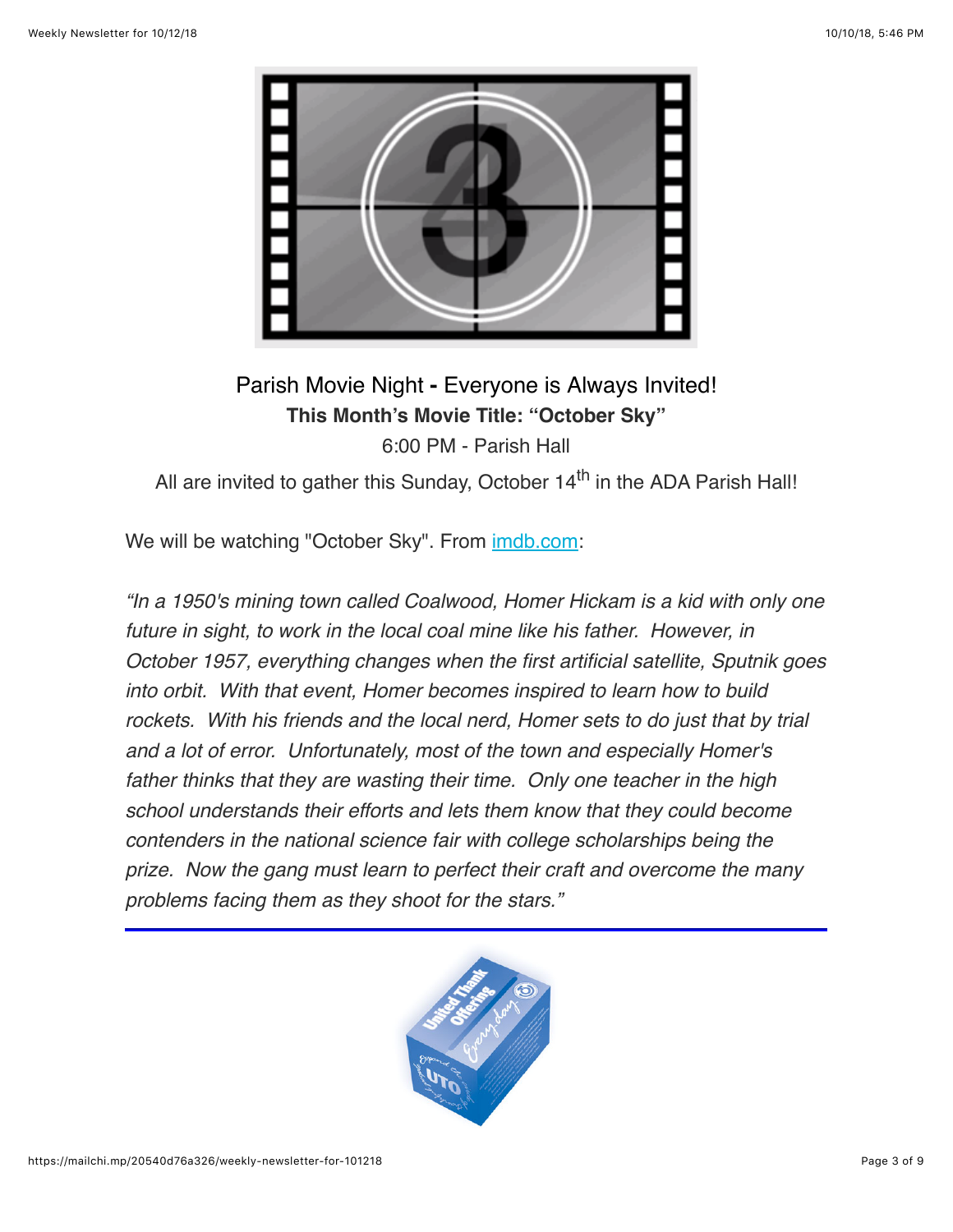The United Thank Offering (UTO) is a ministry of The Episcopal Church for the mission of the whole church. Through UTO, individuals are invited to embrace and deepen a personal daily spiritual discipline of gratitude. UTO encourages people to notice the good things that happen each day, give thanks to God for those blessings and make an offering for each blessing using a UTO Blue Box. UTO is entrusted to receive the offerings, and to distribute the 100% of what is collected to support innovative mission and ministry throughout The Episcopal Church and Provinces of the Anglican Communion.

St. Paul's UTO Sunday will be October 28th. Please start thinking ahead toward converting your coins and cash into a check, memo line = UTO! Let us celebrate the good works of this ministry together on the 28th.



**If you can believe it... It's That Time of Year Again!** 

**Let's shine our St. Paul's light again in the community float parade. Our parish contact for this year's Festival of Lights is Nancy Adams. Please contact Nancy to help with creative ideas and to be a part of this parish team project. Planning and construction begin on November 1. Thank**

**you.**



FUNDRAISERS Save the Dates!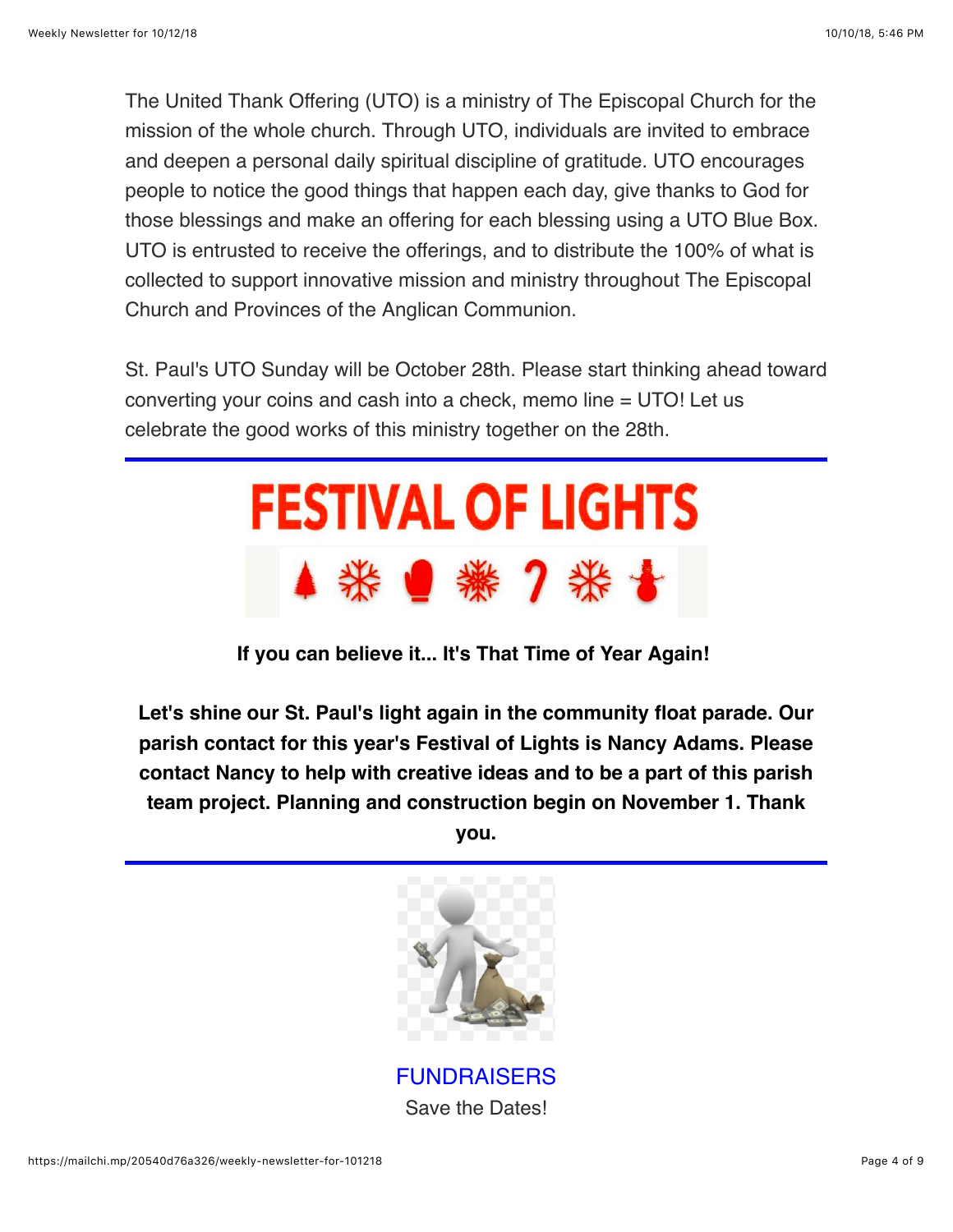### **Fall Day of Quilting**

Saturday, November 3rd

#### **Paint and Sip**

Friday, November 16th



**RENEWAL WORKS** *Next Meeting...* **Sunday, October 28th 11:30am in the Sepe Room**

Please pray for those who have offered to help guide the St. Paul's parish community journey of discerning our spiritual path using the Renewal Works data. The next organizational meeting meeting to give feedback will be on Sunday 10/28. Everyone is invited!



#### **\*\*\* REMINDERS \*\*\***

#### **Vestry Meeting:**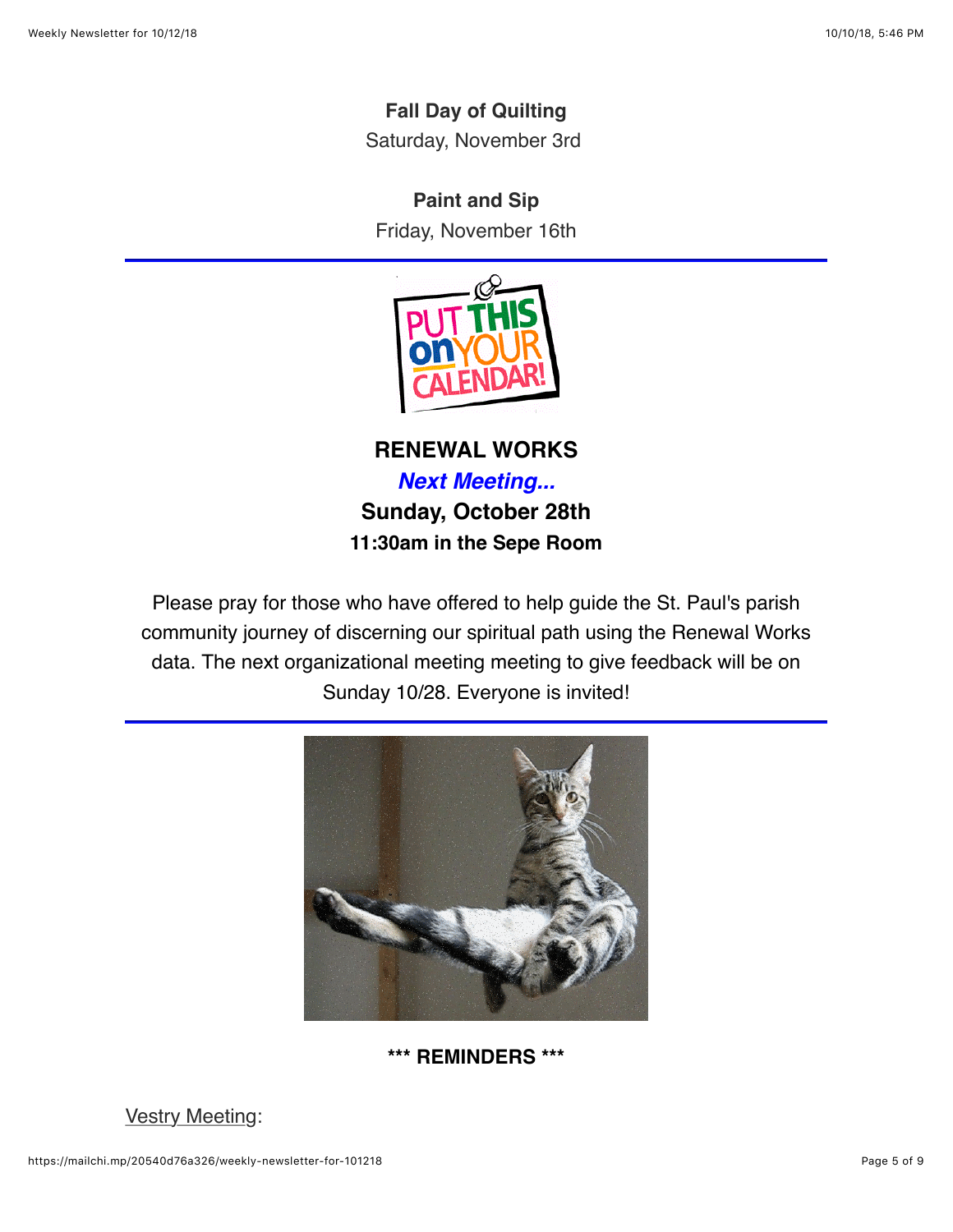Monday, November 12, 2018 - 7:00 PM - Parish Hall, Sepe Room

#### *Adams Gift Cards: Year-Round Fundraising*

Available at both Sunday morning services. Please see Debby, Ginny, or Marilyn. St. Paul's receives 10% of the card value bought through our church. If you shop at Adams or give gift cards as gifts, our ministries benefit from this fundraiser. Thank You!

#### *Communications*

If you use Facebook, please like & follow the **[St. Paul's page](https://www.facebook.com/stpaulspleasantvalley/?ref=bookmarks)**. Also, please invite people you know who may be interested in the mission and outreach ministries at St. Paul's. Let's get the WORD out!

#### **Weekly Ministry Schedule:**

First Wednesdays:

**1:00 PM** Holy Eucharist - Rite II w/prayers for healing - ADA Access

#### **6:45 PM Ecumenical Food Pantry**

PV United Methodist Church, Volunteers Welcome!

All other Wednesdays:

**1:00-2:30 PM Bible Study**: Sepe Room, Parish Hall

Fridays:

**6:00 PM**: Evening Prayer in the Church

Sundays:

**9:45 AM** Sunday School

**11:30 AM - 12:00 PM** Adult Ed: Sepe Room, Parish Hall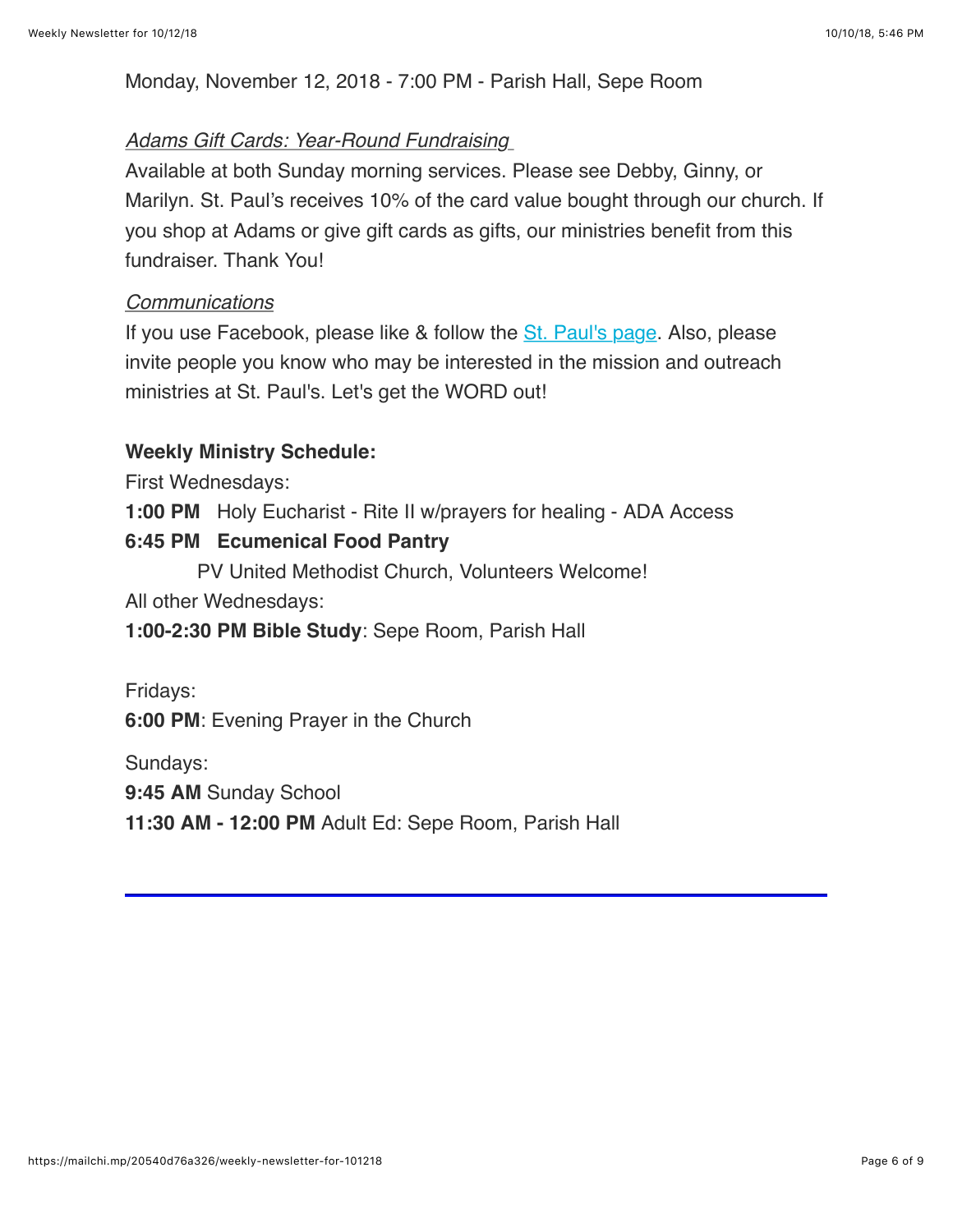

**First Wednesday**: **1:00 PM** HE-RT II w/prayers for healing **ADA Access**

**6:45 PM - Ecumenical Food Pantry** PV United Methodist Church - **Volunteers Welcome!**

**2nd-5th Wednesdays: Bible Study 1:00-2:30 PM** *-* Sepe Room, Parish Hall

**Fridays: Evening Prayer 6:00 PM** - in the Church

**Sundays: Adult Education 11:30 AM** - Sepe Room, Parish Hall

### **Pastoral Care**

### **The Rev. Megan E. Sanders, Rector**

[mothersanders@gmail.com](mailto:mothersanders@gmail.com) - cell: 917.751.9568

Rector's Office Hours may vary from week to week based on the pastoral needs of our parish community. Mother Megan will be in the office weekly and available for walk-ins from 10:00 AM - 1:00 PM on Wednesdays, unless noted otherwise in our weekly parish email: *On the Road to Damascus*. Her Sabbath time is Thursday/Friday.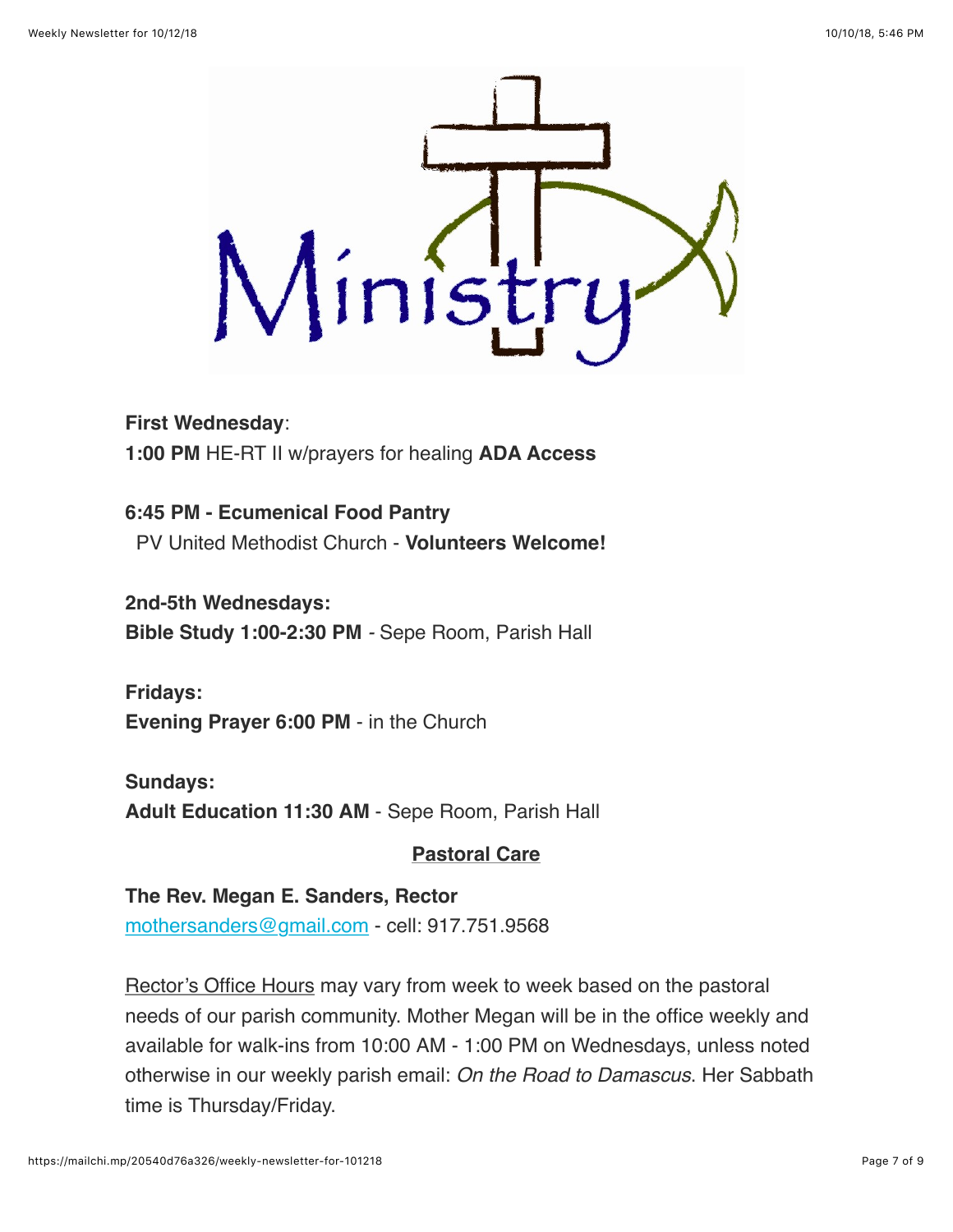### **In case of Pastoral Emergency:**

Please call the Rector on her cell phone: 917-751-9568. Please no text messages - hearing your voice is important.

On Thu/Fri, and when the Rector is away, you may contact one of the wardens: Roger Tumbarello: 845-635-1220 Nancy Adams: 845-635-1448 They will be able to contact the Rector or the priest covering pastoral emergencies if she is away.

Stay connected through our Parish Website ([www.stpaulspv.org\)](http://www.stpaulspv.org/), parish weekly email (email stpaulspy@gmail.com to sign up), and on Sundays with bulletin announcements.

# *St. Paul's Episcopal Church Where Everyone is Always Invited! --God Bless You.*



I hope you are enjoying On The Road to Damascus. Do you have suggestions? Is there someone else you think might like to receive a copy? To subscribe simply send an email to  $\frac{\text{stpaulspv@gmail.com}}{\text{gmail.com}}$  $\frac{\text{stpaulspv@gmail.com}}{\text{gmail.com}}$  $\frac{\text{stpaulspv@gmail.com}}{\text{gmail.com}}$  with the name and email address you want added. Help us spread the Word.

Do you have an announcement you would like included in this newsletter? Send and email to stpaulspy@gmail.com with the details. It's that easy!

KEEP IN TOUCH!